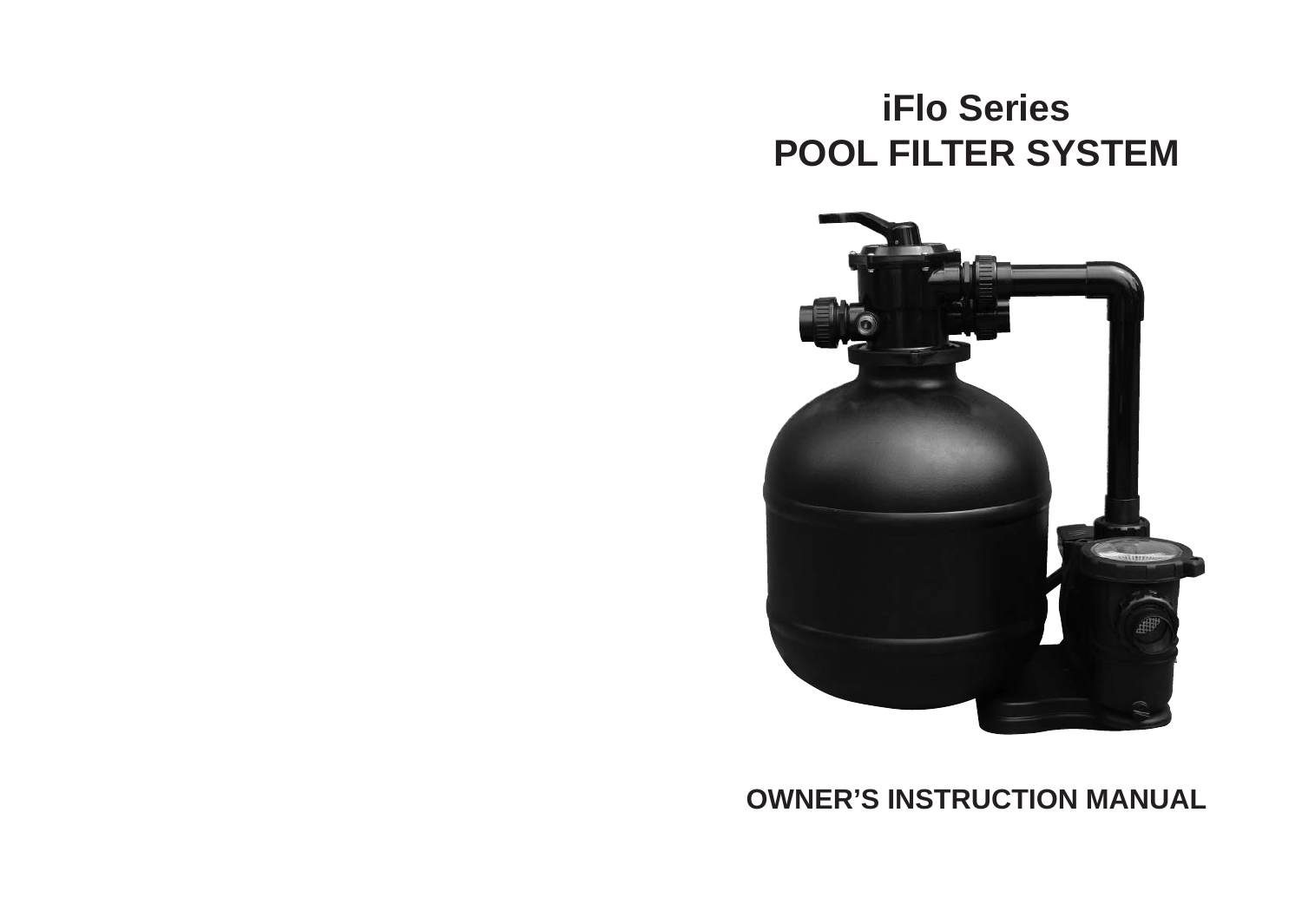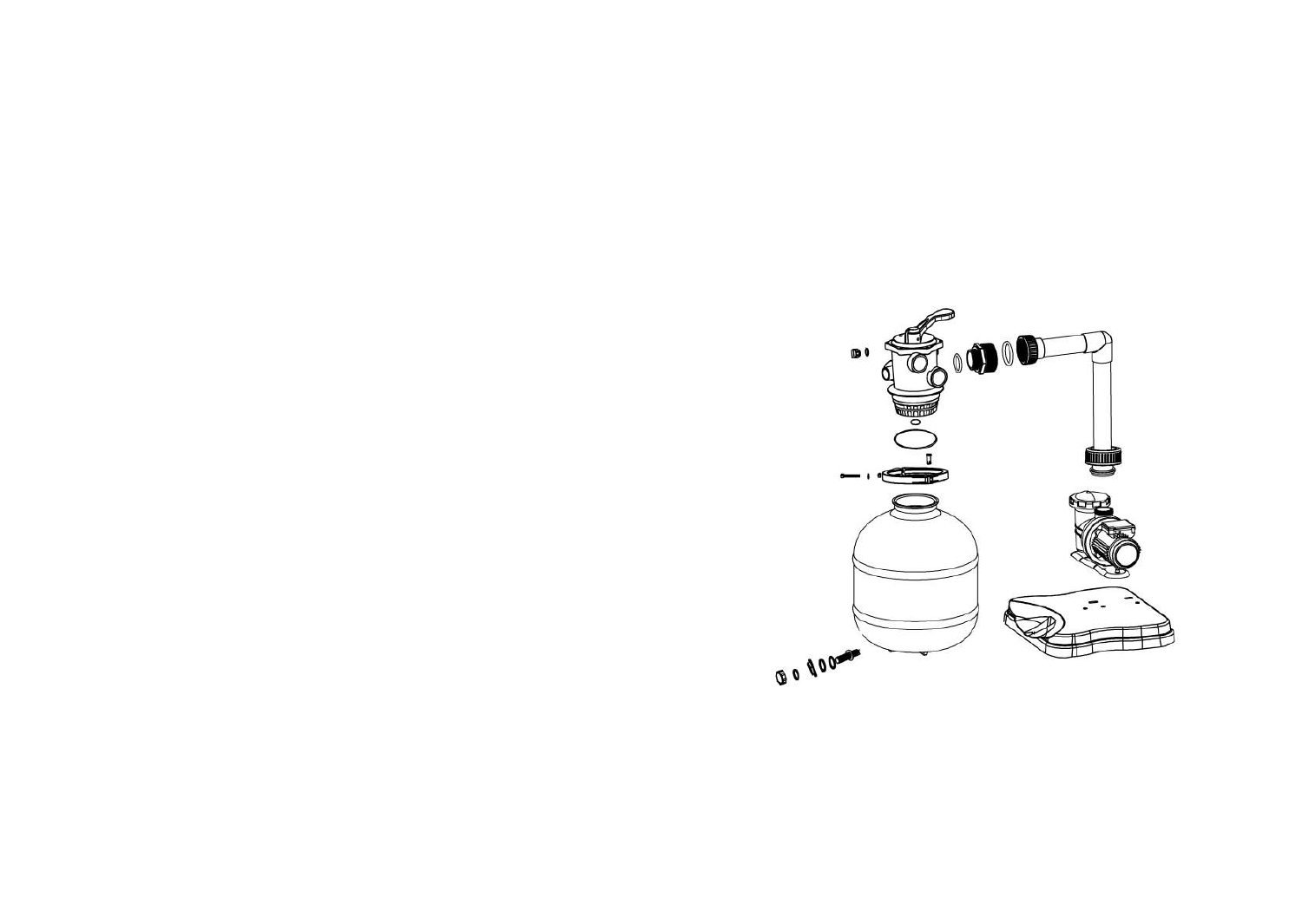## **3. First Use and Operation**

- 1) Set the lever to the BACKWASH position. Switch the pump on and backwash for a few minutes until water is clean, to eliminate any sand that could have settled during installation. Once complete, switch the pump off.
- 2) Now set the lever to RINSE, switch the pump on and rinse for a minute. Switch the pump off.
- 3) Set the lever to FILTRATION and switch the pump on. The filter is now operating normally and carrying out its function at an optimum level. Note here, the pressure on the pressure guage.

We recommend you use the filter regularly and this depends on the use of the pool. A backwash cycle should be undertaken regularly depending on the pressure indicated by the gauge.

The pump basket needs to be removed and cleaned daily and must not be operated without. Please ensure the pump is off before basket removal.

### **4. Winterizing**

At the end of the summer season, disconnect the tubes and remove water from the filter and pump by the opening of the drain plugs.

Water must be emptied and the pump must be stored in a warm, dry place, where it cannot be damaged by the cold weather conditions. It is best protected if left without a plastic covering, as condensation could cause damage.

The sand may be left and reused during the next season. Recomendations are to replace every 5 years.

Your Pool Filter System has been engineered and manufactured to our highest standard for dependability, ease of operation and safety. With the appropriate care, it will return years of durable, trouble-free performance.

The filtration kit may only be used for the filtering of swimming pool water, garden water or similar applications. Upon delivery, check the kit for any evidence of damage due to rough handling in shipment. If filtration kit is damaged notify the carrier immediately.

Thank you for your purchase.

**PRIOR TO ASSEMBLING AND USING THIS PRODUCT, PLEASE CAREFULLY READ AND ADHERE TO ALL IMPORTANT NOTICES LOCATED THROUGHOUT THIS MANUAL. FAILURE TO COMPLY WITH THESE INSTRUCTIONS MAY CAUSE DAMAGE TO THE PRODUCT OR CAUSE PERSONAL INJURY.**

#### **Safety Warnings**

- Electrical wiring MUST be installed by a trained professional and adhere to current regulations.
- Avoid electric shock. DO NOT USE power extension leads.
- Ensure all air is out of the sytem before operating. Trapped air in the pump/ filter system may cause the tank cover to be blown off which may result in personal injury and damage to the pump/filter system.
- NEVER use the valve lever as a handle to carry or lift the filter.
- NEVER change the position of the Multi-Port Valve while the system is operating. ALWAYS switch off the pump first.
- Do not use any petroleum based lubricants, as these will deteriorate plastic parts.
- KEEP CHILDREN AWAY from all electrical equipment.